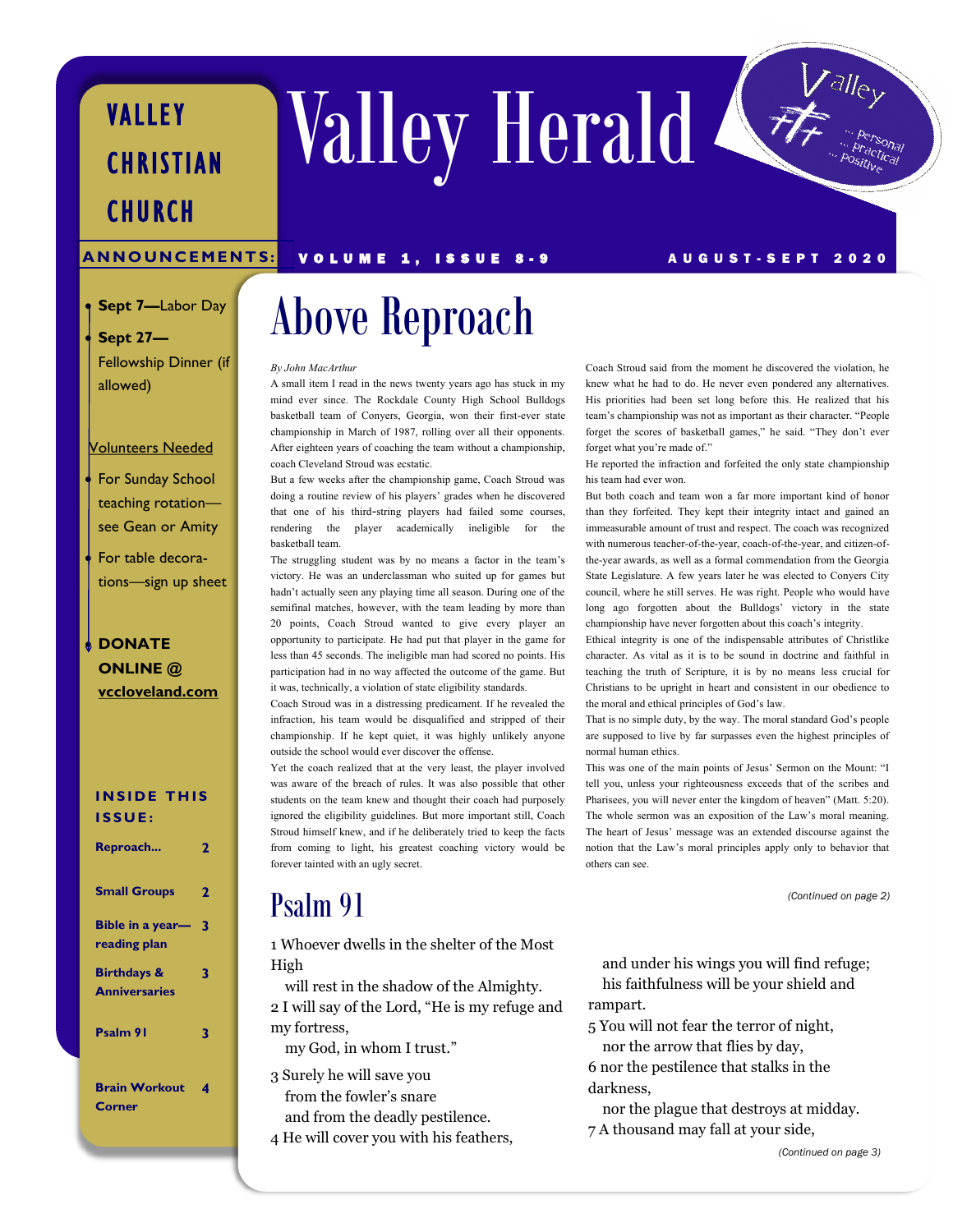#### **P A G E 2**

**"Therefore put on the full armor of God, so that when the day of evil comes, you may be able to stand your ground, and after you have done everything, to stand " Ephesians 6:13** 

> *Philippians 4:1 "Therefore, my beloved brethren whom I long to see, my joy and crown, in this way stand firm in the Lord, my beloved. "*

### Gospel...

*(Continued from page 1)*

Jesus taught, for example, that the sixth commandment forbids not only acts of killing, but a murderous heart as well (vv. 21–22). The seventh commandment, which forbids adultery, also implicitly condemns even adulterous desires (vv. 27–28). And the command to love our neighbors applies even to those who are our enemies (vv. 43  $-44$ 

How high is the moral and ethical standard set by God's law? Unimaginably high. Jesus equates it with God's own perfection: "You therefore must be perfect, as your heavenly Father is perfect" (v. 48).

That sets an unattainable standard, of course. But it is our duty to pursue integrity relentlessly nonetheless. Perfect ethical consistency is a vital aspect of that consummate goal — absolute Christlikeness — toward which every Christian should continually be striving (Phil. 3:12–14). No believer, therefore, should ever knowingly sacrifice his or her ethical integrity.

Here are three powerful reasons why:

First, for the sake of our reputation. Of course, Christians should not be concerned with issues like status, class, caste, or economic prestige. In that sense, we need to be like Christ, who made Himself of no reputation and took on the form of a servant (Phil. 2:7).

There is a true sense, however, in which we do need to be concerned about maintaining a good reputation — and that is especially true in the matter of ethical integrity. One of the basic requirements for an elder is this: "He must have a good reputation with those outside the church, so that he will not fall into reproach and the snare of the devil" (1 Tim. 3:7 NASB).

Nothing will ruin a good reputation faster or more permanently than a deliberate breach of ethical integrity. People will forgive practically any other kind of error, negligence, or failure — but ethical bankruptcy carries a stigma that is almost impossible to rise above. Several years ago, a parishioner told me something no pastor ever

wants to hear. He had invited a business acquaintance to our church. The man replied, "You go to that church? I wouldn't go to that church. The most corrupt lawyer in town goes to that church."

I didn't — and still don't — have any idea whom he was talking about. There are dozens of attorneys in our church. My hope is that it was a case of mistaken identity and that the person he had in mind was not a member of our church. But the following Sunday I recounted the incident from the pulpit and said, "If the lawyer that man described is here this morning, please take a lesson from Zaccheus: repent and do whatever you can to restore your reputation in the community. In the meantime, stop representing yourself as a

Christian. You're destroying the whole church's reputation." According to Proverbs 22:1, "A good name is to be chosen rather than great riches, and favor is better than silver or gold." You don't have a good name at all unless your ethical integrity is intact and above reproach.

Second, for the sake of our character. More important still is the issue of personal character. There's a good reason why Jesus' exposition of the moral law in Matthew 5 focused so much on uprightness of heart as opposed to external behavior. That's because the real barometer of who we are is reflected in what we do when no one else is looking, how we think in the privacy of our own thoughts, and how we respond to the promptings of our own consciences. Those things are the true measure of your moral and ethical fiber.

As important as it is to keep a good reputation in the community, it is a thousand times more important to safeguard our own personal character. That is why Jesus dealt with the issues of morality and ethics beginning with the innermost thoughts of our hearts. "For out of the heart come evil thoughts, murder, adultery, sexual immorality, theft, false witness, slander" (Matt. 15:19).

It's probably not overstating the case at all to say that the single most important battlefield in the struggle for integrity is your own mind. That's where everything will actually be won or lost. And if you lose there, you have already ruined your character. A corrupt character inevitably spoils the reputation, too, because a bad tree can't bring forth good fruit (Matt. 7:18).

That brings to mind a third reason why it is so vital to guard our moral and ethical integrity: for the sake of our testimony. Your reputation reflects what people say about you. Your testimony is what your character, your behavior, and your words say about God.

Consider what is being communicated when a Christian lacks ethical integrity. That person is saying he doesn't truly believe what Scripture plainly says is true of God: That "to do righteousness and justice is more acceptable to the Lord than sacrifice" (Prov. 21:3). That "the sacrifice of the wicked is an abomination to the Lord, but the prayer of the upright is acceptable to him" (15:8). And that God "delight[s] in truth in the inward being" (Ps. 51:6).

In other words, the person who neglects ethical integrity is telling a lie about God with his life and his attitude. If he calls himself a Christian and professes to be a child of God, he is in fact taking God's name in vain at the most fundamental level. That puts the issue of ethical integrity in perspective, doesn't it?

That's what we need to call to mind whenever we are tempted to adapt our ethical principles for convenience' sake. It isn't worth the high cost to our reputation, our character, or our testimony.

### Bible Study & Fellowship Groups

| "Be steadfast, im-                       | Day            | Time              | Contact                                   | Location                  | <b>Current Study</b>  |
|------------------------------------------|----------------|-------------------|-------------------------------------------|---------------------------|-----------------------|
| movable, always<br>abounding in the      |                | $5:30 \text{ pm}$ | Young Adult Ladies<br><b>Hannah Zentz</b> | Hannah's house            | Fellowship            |
| work of the Lord. "<br>Corinthians 15:58 | <b>Mondays</b> | $6:30 \text{ pm}$ | Young Adult Guys<br>Jared Zentz           | Jared's parents'<br>house | Fellowship            |
|                                          | Tuesdays       | $6:00 \text{ pm}$ | Women<br>Laura Cormos                     | Church                    | Philippians           |
|                                          |                | $6:00 \text{ pm}$ | Men<br>Ken Hettinger                      | Church                    | <b>Sunday Sermons</b> |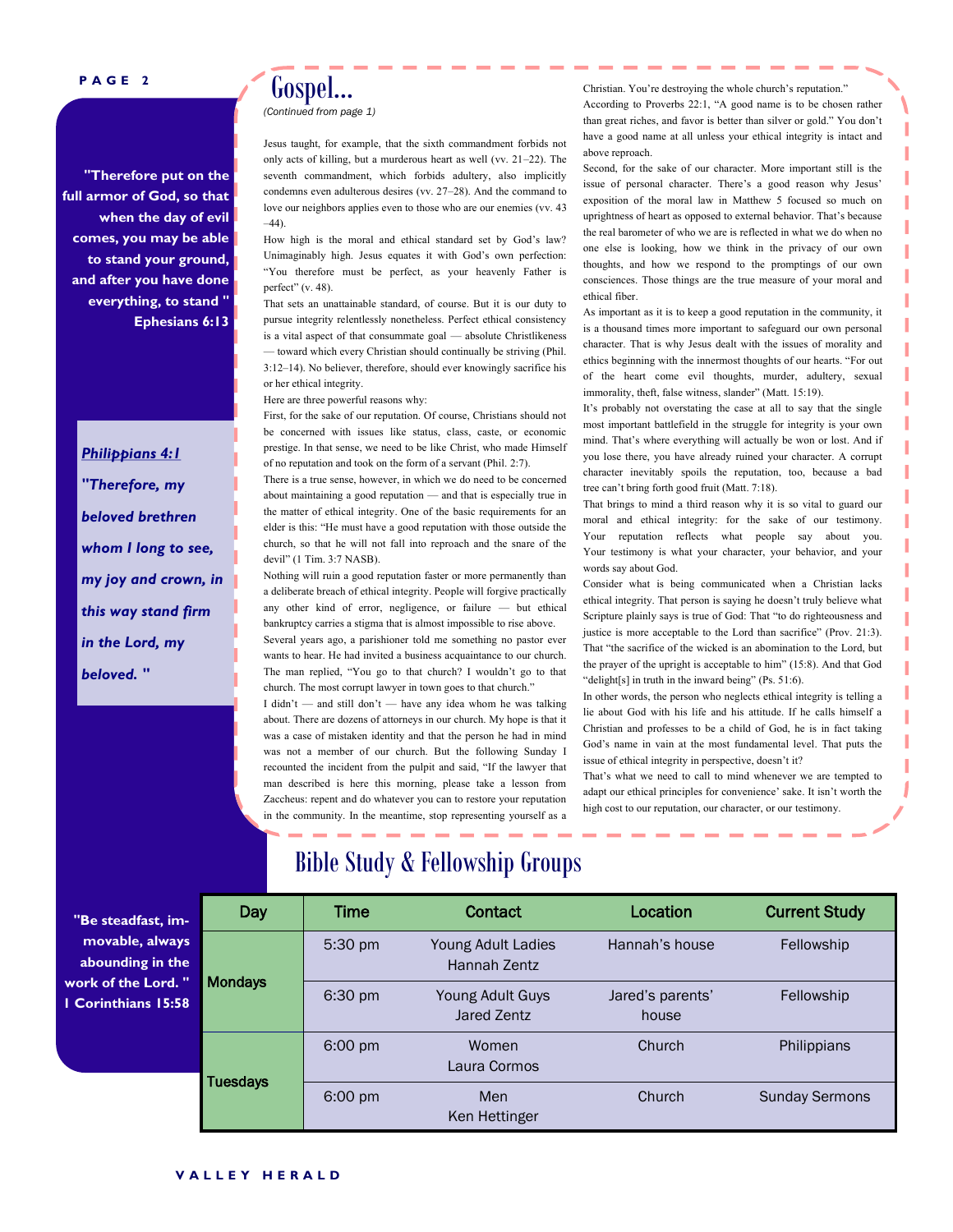# Bible in a Year - Reading Plan

### **September**

| I: Ezekiel 21-22  | II: Joel                  | 21: Zechariah 10-14           |      |
|-------------------|---------------------------|-------------------------------|------|
| 2: Ezekiel 23-24  | 12: Daniel 1-3            | 22: Esther 1-5                |      |
| 3: Ezekiel 25-27  | 13: Daniel 4-6            | 23: Esther 6-10               |      |
| 4: Ezekiel 28-30  | 14: Daniel 7-9            | 24: Ezra 7-10                 |      |
| 5: Ezekiel 31-33  | 15: Daniel 10-12          | 25: Nehemiah 1-5              |      |
| 6: Ezekiel 34-36  | 16: Ezra 1-3              | 26: Nehemiah 6-7              |      |
| 7: Ezekiel 37-39  | 17: Daniel 4-6, Psalm 137 | 27: Nehemiah 8-10             | ь    |
| 8: Ezekiel 40-42  | 18: Haggai                | 28: Nehemiah 11-13, Psalm 126 | Also |
| 9: Ezekiel 43-45  | 19: Zechariah 1-4         | 29: Malachi                   | A    |
| 10: Ezekiel 46-48 | 20: Zechariah 5-9         | 30: Luke I, John I            |      |
|                   |                           |                               |      |



found in the YouVension Bible pp as the Blue Letter Bible

|                        | <b>Randy &amp; Ariane M</b> |      | 8/4 Way S                              | 9/1  | <b>Molly C</b>                | 9/18 |
|------------------------|-----------------------------|------|----------------------------------------|------|-------------------------------|------|
| <b>AUG-SEP</b>         | <b>Tyler M</b>              |      | 8/12 Dora R                            | 9/6  | <b>Bill &amp; Christine W</b> | 9/18 |
| <b>BIRTHDAYS &amp;</b> | <b>Linda S</b>              |      | 8/20 Brandon & Jennifer H 9/10 Steve M |      |                               | 9/21 |
| <b>ANNIVERSARIES</b>   | <b>Mike S</b>               |      | 8/28 Stephanie L                       |      | 9/13 Ariane M                 | 9/23 |
|                        | <b>Bob J</b>                |      | 8/30 Jeffrey C                         |      | 9/16 Rick & Pam T             | 9/23 |
|                        | Liz S                       | 8/31 | <b>Brandon H</b>                       | 9/17 |                               |      |

### Psalm 91

*(Continued from page 1)*

 ten thousand at your right hand, but it will not come near you.

- 8 You will only observe with your eyes and see the punishment of the wicked.
- 9 If you say, "The Lord is my refuge," and you make the Most High your dwelling,
- 10 no harm will overtake you, no disaster will come near your tent.
- 11 For he will command his angels concerning you to guard you in all your ways;
- 12 they will lift you up in their hands,

 so that you will not strike your foot against a stone. 13 You will tread on the lion and the cobra;

you will trample the great lion and the serpent.

14 "Because he loves me," says the Lord, "I will rescue him;

- I will protect him, for he acknowledges my name.
- 15 He will call on me, and I will answer him;
	- I will be with him in trouble,
- I will deliver him and honor him.
- 16 With long life I will satisfy him and show him my salvation."

Do you shop at King Soopers? Now you can help raise funds for Valley Christian Church and the Youth Group/Children s Ministry by linking your King Soopers card to the church's account. Please follow the directions attached to this newsletter. Laura Cormos is more than happy to help answer any questions you might have. Many thanks for your support! You are a blessing!

### **P A G E 3**